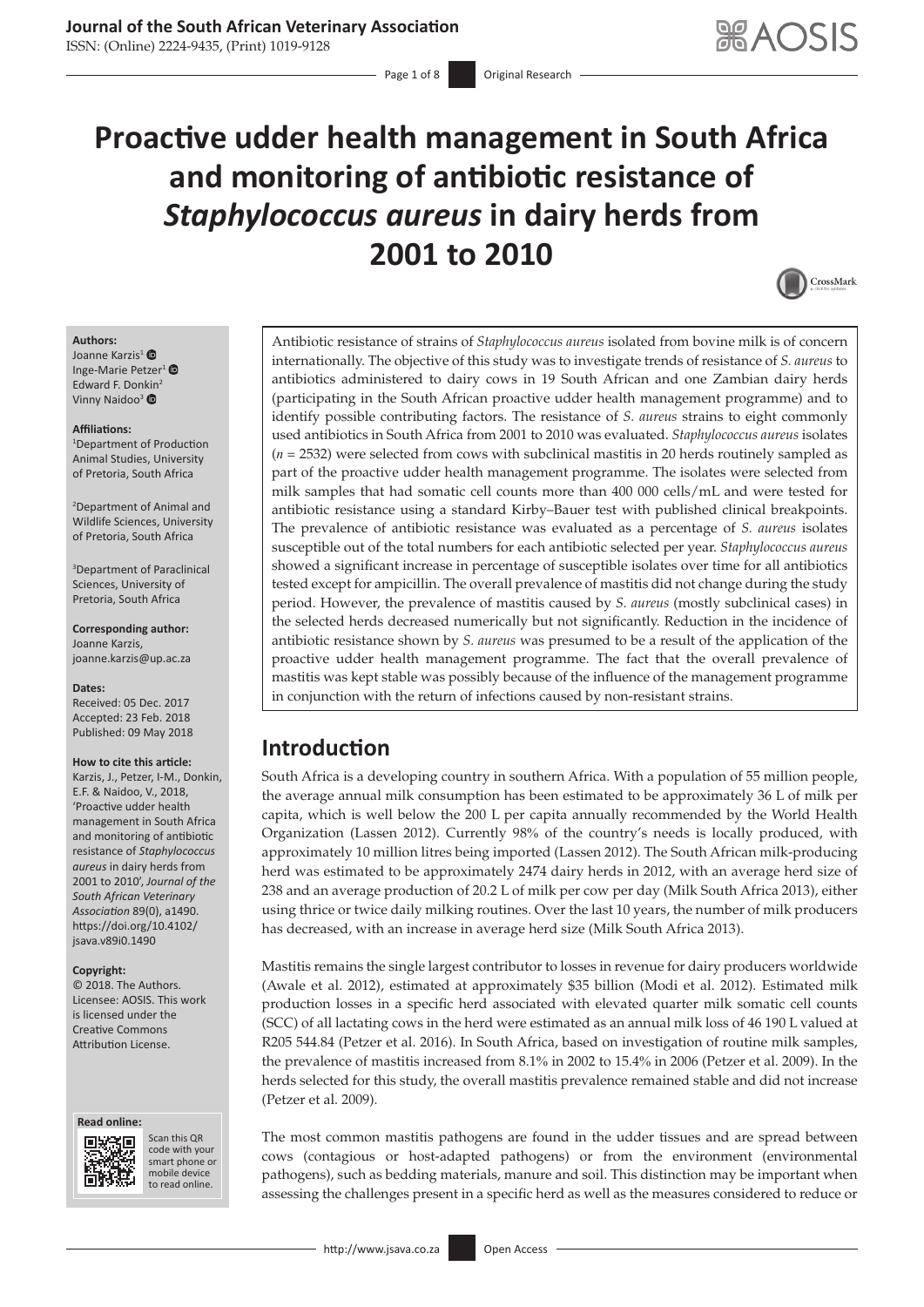treat mastitis. Two main mastitis-causing pathogens in South Africa are *Staphylococcus aureus* and *Streptococcus agalactiae.* These organisms are termed major pathogens and are generally regarded as those commonly associated with clinical mastitis in dairy cattle. The causative pathogen should preferably be identified by laboratory testing of milk. There are other bacteria that may be present in the udder and they may have a beneficial effect by preventing the damage caused by major pathogens, because of the production of natural antibacterial substances or competition with other bacteria (Pieterse 2008). These bacteria can erroneously be implicated in instances of increased SCC and thus subclinical mastitis because they usually do not cause clinical mastitis (Schukken et al. 2003). Mastitis pathogens can infect cows both when lactating and during the dry period. Thus, it is important to identify and recognise the source of these infections in order to choose appropriate treatments. Organisms that have been identified are *S. aureus*, *Streptococcus agalactiae*, *Streptococcus dysgalactiae*, *Streptococcus uberis*; gram-negative major pathogens: *Escherichia coli*, *Klebsiella pneumonia*, *Serratia* spp.; minor pathogens: coagulasenegative staphylococci (non-aureus staphylococci), *Micrococcus* spp., *Staphylococcus pseudintermedius*, *Streptococcus pyogenes*, *Enterococcus faecalis*, *Streptococcus canis*, *Trueperella pyogenes* and other members of the family Enterobacteriaceae. *Staphylococcus aureus* is the principal cause of mastitis (Petzer et al. 2009, 2016).

The infected udder is considered the primary reservoir of *S. aureus* and it is believed to be transmitted during milking via contaminated teat liners, milker's hands and communal clothes (Leslie & Schukken 1999). Once *S. aureus* infects the udder, it may cause primary clinical signs such as swelling, heat, redness, and floccules in the milk as well as abscessation and fibrosis of the udder. These bacteria may damage the secretory tissue and cause reappearance of clinical signs or elevated SCCs and may permanently limit an infected quarter's ability to produce milk and to respond to treatment (Mellenberger & Kirk 2001). *Staphylococcus aureus* is also particularly difficult to treat effectively because it may secrete β-haemolysin, which can lead to potentially fatal gangrenous mastitis (Mellenberger & Kirk 2001). These bacteria can also avoid phagocytosis through biofilm production, which may also lead to poor antibiotic penetration (Ramadhan & Hedges 2005). The production of biofilm may also be correlated with pathogenicity and thus contribute to the virulence of individual strains (Ramadhan & Hedges 2005).

The dairy industry is a major consumer of antibiotics globally and mastitis is the most treated disease of dairy cows. In South Africa, producers have unrestricted access to 12 of 22 registered intramammary medicines without prescription, while the remaining 10 registered intramammary medicines are restricted for veterinary use (Carrington, Du Plessis & Naidoo 2016). The antibiotics available without prescription may be used incorrectly (Henton et al. 2011) and may contribute to the

emergence and/or persistence of antibiotic-resistant strains in cows, humans or both (Burgos, Ellington & Varela 2005).

The proactive udder health programme of the Milk Laboratory of the Faculty of Veterinary Science, University of Pretoria, was initiated to reduce the development of resistance. The programme is comprehensive and includes routine microbiological and cytological examinations for the whole herd. This allows the early identification of *S. aureus* intramammary infections (IMI) to facilitate eradication of this organism from a herd. For this study, we report on the effectiveness of this programme on 20 herds managed consistently over a 10-year period.

# **Materials and methods**

A proactive udder health management programme, using the Milk Sample Diagnostic (MSD) computer programme (Abaci Systems, Aretsi SA, Pretoria), was developed and maintained over several years at the University of Pretoria (Petzer et al. 2016). The basic purpose of this management programme was to sample all lactating cows in a herd for both microbiological and cytological evaluations in order to identify *S. aureus-*positive cows. This system identified those animals which were carriers of *S. aureus* despite a low SCC. This information assisted managers and advisors in making management decisions. In this manner, cows with udder infections caused by mainly contagious bacteria could be separated from those not infected and milked last or if necessary be removed from the herd. The method implemented was thus different from other monitoring systems, where only infected quarters were sampled (Petzer et al. 2016). Producers were inducted into the programme either on their own accord or after being recruited through awareness events on the importance of proactive udder health. Participation in the programme is voluntary and paid for by the producers.

In practice, herds were sampled as frequently as possible with all cows that tested positive for *S. aureus* placed in a separate camp and milked last within 2–3 days of sampling. These cows were kept in the camp with other *S. aureus*positive cows for the rest of their productive lives. At dryingoff, cows would be removed from the herd and placed in a separate group, but returned to the group immediately after calving. The positive cows were identified differently in order to facilitate immediate identification should they be in a wrong group. They were always milked last and only after the rest of the lactating cows left the parlour, for their entire productive lives. Udders of all *S. aureus*-positive cows were palpated by an experienced veterinarian just after milking to determine possible chronic udder damage. In addition, the following criteria were used to predict the probability of cure for the individual cow: parity, stage of lactation, level of SCC in the infected quarters, numbers of quarters in an udder infected with *S. aureus* and quarter position according to a suggested formula (Sol et al. 1997). For example, there is a decreased likelihood of cure of cows in second or later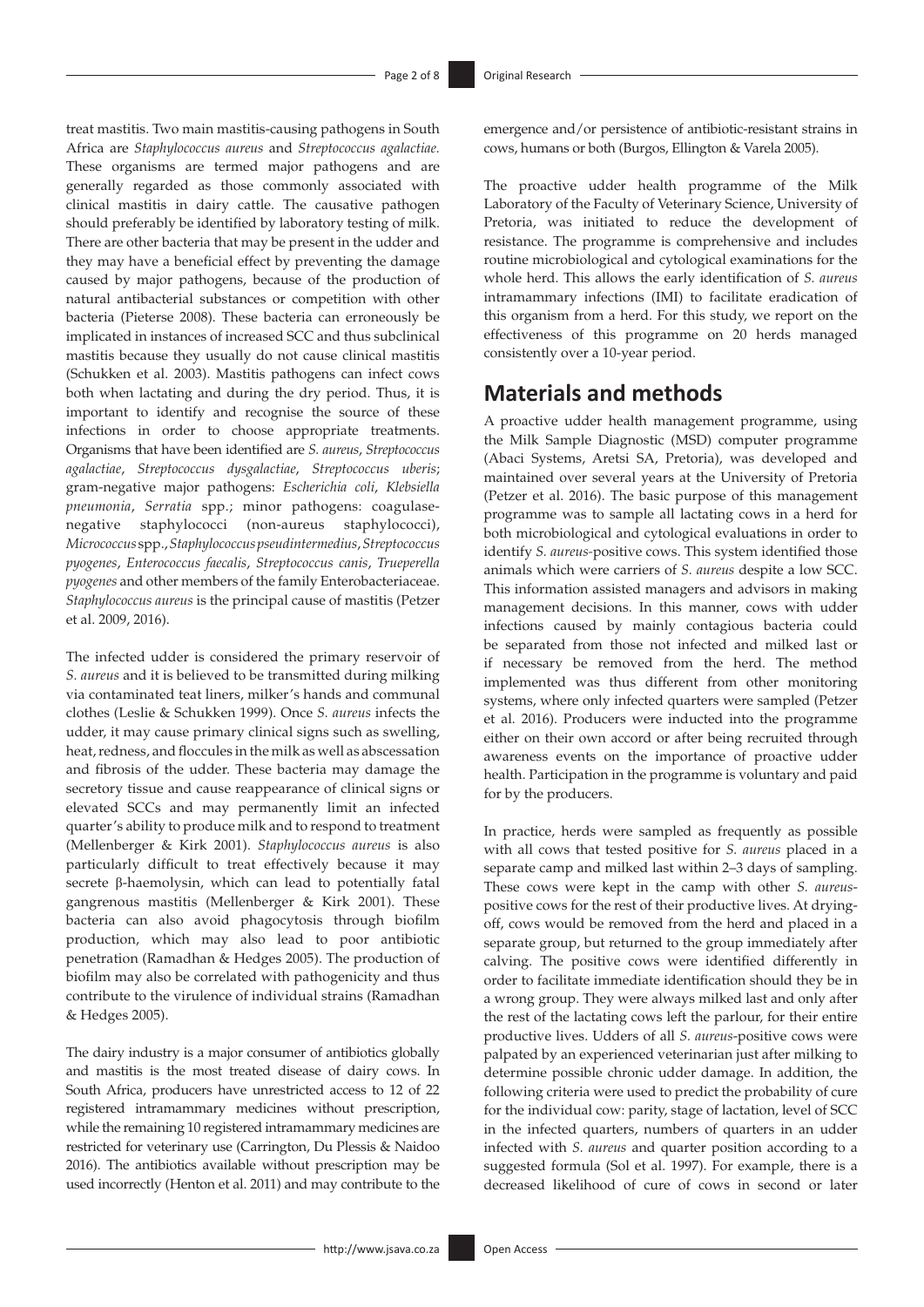lactation, within 1–99 days in milk, with high SCC (> 800 000 cells/mL), with mostly hind quarters affected and 3–4 quarters per udder affected (Sol et al. 1997). Selection of the antibiotic for treatment was based on antibiotic susceptibility testing results and cure based on culture results instead of the SCC. Microbiological cure was monitored and chronic cases were culled as soon as possible.

Milking hygiene practices included disinfection of milker's hands or gloves that actually touched the teats (performing stripping), pre- and post-teat dipping and backwashing of clusters with effective and fast-acting disinfectant.

All milking systems were tested on an ongoing basis using both pulsographs and teat-end vacuum measurements. The following additional tests were performed weekly by managers as described by the Teat Club International (DeLaval 2017): time from touch to attachment, attachment to milk flow, maximum milk flow and percentage liner slips and residual milk. Teat-end scores were performed on first lactation cows for early detection of incorrect settings used in the maintenance of milking machines. Milking parlour staff and management were trained in implementing the practices of the proactive udder health management programme through constant communication of advice and guidance given by the laboratory manager, based on the microbiological and cytological results obtained from examinations. These dairy parlours used either the Afimilk or Alpro systems, which are highly technical systems to assist in the monitoring of parlour management.

Each herd was approached on an individual basis. Overall when the udder health status of the herd remained static or deteriorated, a veterinarian visited the herd and the protocol was immediately adjusted according to findings and observations made during the visit. This may have included re-training of milkers or managers in milking procedures, cow handling and operation; cleaning and settings of the milking machine; a new teat dip or disinfectants prescribed; the installation of a Dosatron; improvement of biosecurity or the herd kept as a closed herd thereafter; culling of specific cows; inactivation of udder quarters; introduction or continuation of vaccination with Startvac vaccine (Hipra).

This study presents the results from the first 10 years of the monitoring period. In this period, a total of 363 herds were inducted into the programme. The results from 20 of these herds (19 in South Africa and 1 in Zambia) are presented. These herds were selected because they were continually evaluated (at least 5 of the 10 years) over this period for impact of these management practices on the development of antibiotic resistance. The herd size varied from 67 to 1253 animals. All were fed on total mixed rations (TMR). The study population included mainly Holstein Friesian, Holstein crossbreeds, crossbreeds and Jersey dairy cows. Cows differed in age, parity, days in milk and milk yield.

Milk samples were taken by professional samplers or milkers trained according to the standard operating procedure (Giesecke, Du Preez & Petzer 1994). Prior to sampling, the first milk was stripped from all quarters and the teat ends were carefully cleaned and disinfected with methylated alcohol. Approximately 10 mL of milk was collected aseptically into sterile marked sample tubes and kept refrigerated until shipment. In the case of composite milk samples, the same procedure was followed, but approximately equal volumes of milk from each of the four quarters were collected in one sample tube. Samples were transported on ice to reach the Milk Laboratory within 48 h of sampling. Temperatures and conditions such as the cleanliness and appearance of sample tubes were noted on arrival at the laboratory, and samples that were spoiled or of doubtful quality were not processed. Samples were inoculated onto agar plates in the laboratory on the day of their arrival.

Initially a total of 5905 milk samples were collected (Table 1) from healthy cows and those suspected to have IMI as part of the routine testing. These samples were mainly from milk with signs of subclinical IMI (as determined by microbiological examination). Of the samples sent in for analysis, samples with vigorous growth and SCC > 400 000 cells/mL milk were selected for susceptibility testing. Intervals for whole-herd microbiological and cytological herd examinations ranged from monthly to longer intervals (Table 3).

Routine bacterial isolation (National Mastitis Council 2004) was performed on all milk samples in accordance with standard laboratory milk culture methodology and preliminary identification was done based on colony morphology (International Dairy Federation 1985). When fewer than two colonies were present, and no organism was identified, the milk sample was noted as 'no growth'. When there were more than two types of organisms present, the sample was noted as contaminated (CU). Where there were two distinct groups of separate growth present, this was noted as 'mixed growth' (MG) or a special code was allocated when major pathogens were involved. Samples classified as 'no growth', CU (contamination) or mixed growth (with or without major pathogens) were not used for antibiotic sensitivity testing. The SCCs were performed by fluorooptic-electronic methods using a Fossomatic 90 and Fossomatic 5000 (Rhine Rühr, Wendywood, Denmark). Selected isolates of pure cultures of *S. aureus* with vigorous growth from subclinical mastitis cases with an SCC of more than 400 000 cells/mL were utilised for susceptibility testing. Not all *S. aureus* isolates in the herds over the 10-year study period underwent susceptibility testing (the routine practice is to perform one susceptibility test per type of bacteria isolated per investigation).

Antibiotic susceptibility testing was performed on one *S. aureus* isolate for every herd investigation, using the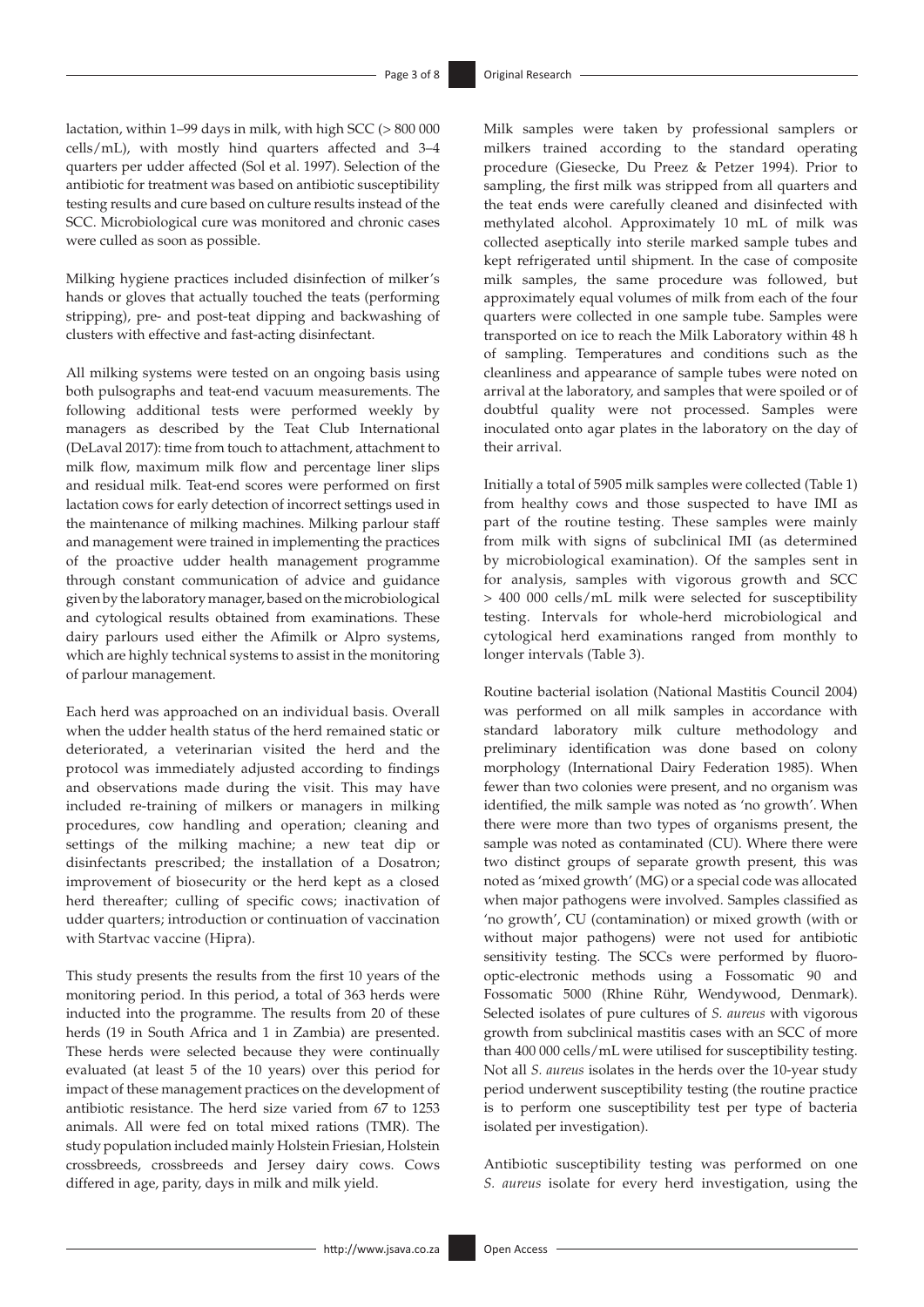Kirby–Bauer disk diffusion method (Bauer et al. 1966) for eight antibiotics with laboratory quality controls (American Type Culture Collection – ATCC No. 25923 *S. aureus*): ampicillin 10 μg (AMP), cloxacillin 5 μg (OB), penicillin G 10 IU (PEN) (beta-lactams); cephalexin 30 μg (CL), cefuroxime 30 μg (CXM) (cephalosporins); clindamycin 10 μg (DA) (lincosamides); oxytetracycline 30 μg (OT) (tetracyclines) and tylosin 30 μg (TY) (macrolides). Antibiotic susceptibility testing was performed and interpreted by measuring the zone diameter to the nearest whole millimetre for all zones of inhibition, which were categorised as susceptible, intermediate or resistant categories as clinical breakpoints established by the Clinical Laboratory and Standards Institute.

All data were initially captured in the MSD programme (Abaci Systems, Aretsi SA, Pretoria) or in Microsoft Excel. The data in the files of the MSD programme were exported into Excel as CSV files. Excel was used for data sorting and to create pivot tables and figures. All antibiotic susceptibility results that fell into the intermediate category were presumed to be resistant for the purpose of analysis of data (Wong et al. 2014). The prevalence per herd for susceptibility was listed as a percentage of all samples taken by year. As the interventions started at different times on some of the herds, this introduces a year-by-year bias into the analysis. To correct this, calculations were based on year of intervention. To ascertain if changes per year were significant among the 20 herds, binomial regression (logistic regression) was undertaken per antibiotic evaluated using the IBM SPSS statistics version 22 (IBM Corp., Armonk, NY). The chi-squared test (linear-by-linear association) was additionally conducted to verify the

results obtained by binomial regression, using the IBM SPSS statistics version 22 (IBM Corp., Armonk, NY). Trends in resistance from year of programme introduction of each herd are reported.

The assumption of the model was that the longer a herd was included in the programme, the lower the prevalence of resistance of *S. aureus* to a particular drug would become.

### **Results**

The number of samples per herd is presented in Table 1. The first year of monitoring for a particular herd is reported as year 1 and subsequently as the years of total intervention. At 509 sampling events, a total of 815 samples positive for *S. aureus* underwent antibiotic susceptibility testing. Cefuroxime and cephalexin had the lowest percentage resistant isolates prior to any intervention on a herd at 24.32% and 15.32%, respectively. After the 10-year monitoring period, this pattern had changed with all herds, demonstrating a significant trend of decreasing incidence of antibiotic resistance  $(p > 0.05)$  for all products, with the exception of ampicillin, where there was no significant change  $(p = 0.104)$ (Tables 1 and 2).

Cefuroxime (CXM) was the product that showed the lowest percentage resistance and the highest percentage susceptible samples over the study period.

The prevalence of IMI (SCC  $\leq$  250 000 + positive culture), irritation (SCC  $\leq$  250 000 + negative culture) and subclinical mastitis (SCC  $\geq$  250 000 + positive culture) in the absence of clinical signs is shown in Table 3. This was for all the *S. aureus* isolates isolated over the study period (Table 3).

| Herd ID        | <b>Herd size</b> | <b>Breed</b> | SCC distribution at first test $(x103$ cells/mL milk) |                |                | Samples per year from implementation of the programme |                          |                          |                          |                          |                          |                |                |                          | Total    |
|----------------|------------------|--------------|-------------------------------------------------------|----------------|----------------|-------------------------------------------------------|--------------------------|--------------------------|--------------------------|--------------------------|--------------------------|----------------|----------------|--------------------------|----------|
|                |                  |              | ≤ 250 (%)                                             | $\geq$ 750 (%) | $\mathbf{1}$   | $\overline{2}$                                        | з                        | 4                        | 5                        | 6                        | $\overline{7}$           | 8              | 9              | 10                       | per herd |
| $\mathbf{1}$   | 83               | H            | 64.8                                                  | 2.3            | $\mathbf{1}$   | $\overline{2}$                                        | $\overline{\phantom{a}}$ | $\mathbf{1}$             | $\overline{2}$           | 5                        | $\overline{2}$           | 5              | 5              | $\overline{4}$           | 27       |
| 2              | 294              | H.           | 46.0                                                  | 49.9           | 1              | $\overline{\phantom{a}}$                              | $\overline{4}$           | 5                        | 5                        | 4                        | 4                        | 4              | 3              | $\overline{\phantom{a}}$ | 30       |
| 3              | 239              | H            | 52.9                                                  | 25.0           | $\overline{7}$ | $\overline{2}$                                        | 6                        | 5                        | 5                        | 3                        | $\mathbf{1}$             | $\mathbf{1}$   |                | $\overline{\phantom{a}}$ | 30       |
| 4              | 699              | H            | 43.4                                                  | 14.9           | $\mathbf{1}$   | 4                                                     | 3                        | 4                        | 3                        | 8                        | $\overline{7}$           | 10             | 11             | 1                        | 52       |
| 5              | 296              | H            | 45.0                                                  | 10.1           | $\mathbf{1}$   | $\overline{\phantom{a}}$                              | $\mathbf{1}$             | $\overline{\phantom{a}}$ | $\mathbf{1}$             | $\mathbf{1}$             | $\overline{2}$           |                |                | $\overline{\phantom{a}}$ | 6        |
| 6              | 329              | H            | 42.2                                                  | 19.8           | 2              | $\overline{\phantom{a}}$                              | $\overline{4}$           | $\mathbf{1}$             | 4                        | $\mathbf{1}$             | 3                        | $\mathbf{1}$   | ۰              | $\overline{2}$           | 18       |
| $\overline{7}$ | 624              | H            | 80.8                                                  | 7.3            | $\mathbf{1}$   | $\overline{\phantom{a}}$                              | $\mathbf{1}$             | $\mathbf{1}$             | $\overline{\phantom{a}}$ | 3                        | $\overline{\phantom{a}}$ | $\overline{2}$ |                | $\overline{\phantom{a}}$ | 8        |
| 8              | 300              | H            | 79.7                                                  | 10.6           | $\overline{2}$ | 3                                                     | $\mathbf{1}$             | 3                        | $\sim$                   | $\mathbf{1}$             | $\sim$                   | $\mathbf{1}$   | $\overline{2}$ | $\mathbf{1}$             | 14       |
| 9              | 233              | H            | 50.0                                                  | 40.6           | $\mathbf{1}$   | 3                                                     | 2                        | $\overline{2}$           | $\mathbf{1}$             | $\overline{\phantom{a}}$ | 3                        |                |                | $\overline{a}$           | 12       |
| 10             | 1253             | H            | 78.0                                                  | 8.4            | 3              | 21                                                    | 11                       | 18                       | 12                       | 13                       | $\overline{7}$           | 1              |                | $\overline{\phantom{a}}$ | 86       |
| 11             | 200              | H            | 7.0                                                   | 65.0           | $\mathbf{1}$   | $\overline{4}$                                        | 3                        | 6                        | 3                        | 3                        | $\overline{4}$           | $\mathbf{1}$   |                | $\overline{\phantom{0}}$ | 25       |
| 12             | 625              | HX           | 71.0                                                  | 10.7           | 2              | $\mathbf{1}$                                          | $\overline{2}$           |                          |                          | $\overline{\phantom{a}}$ | 2                        | $\overline{7}$ |                | $\overline{\phantom{a}}$ | 14       |
| 13             | 576              | H            | 66.6                                                  | 22.7           | $\overline{7}$ | $\mathbf{1}$                                          | $\overline{\phantom{a}}$ | $\mathbf{1}$             | $\mathbf{1}$             | 3                        | $\overline{\phantom{0}}$ | $\overline{7}$ | $\mathbf{1}$   | $\overline{\phantom{a}}$ | 21       |
| 14             | 200              | HX           | 40.9                                                  | 19.3           | $\mathbf{1}$   | $\mathbf{1}$                                          | 2                        | 3                        | $\mathbf{1}$             | $\mathbf{1}$             |                          |                |                | $\overline{\phantom{a}}$ | 9        |
| 15             | 250              | X            | 27.3                                                  | 20.5           | $\overline{2}$ | $\overline{\phantom{a}}$                              | $\mathbf{1}$             | $\overline{2}$           | $\mathbf{1}$             | $\mathbf{1}$             | $\mathbf{1}$             |                |                |                          | 8        |
| 16             | 67               | X            | 6.6                                                   | 67.4           | 2              | $\overline{2}$                                        | 3                        | 2                        | $\mathbf{1}$             |                          |                          |                |                | $\overline{a}$           | 10       |
| 17             | 231              | H            | 47.9                                                  | 33.7           | 10             | 15                                                    | 20                       | 11                       | 9                        | 9                        | $\mathbf{1}$             |                |                | $\overline{\phantom{a}}$ | 75       |
| 18             | 575              | J            | 67.9                                                  | 15.6           | 10             | 3                                                     | $\overline{a}$           | 13                       | 8                        | 9                        |                          |                |                | $\overline{\phantom{a}}$ | 43       |
| 19             | 332              | J            | 11.4                                                  | 72.3           | $\overline{2}$ | $\mathbf{1}$                                          | $\overline{2}$           | $\overline{2}$           | $\mathbf{1}$             | $\mathbf{1}$             |                          |                |                |                          | 9        |
| 20             | 65               | J            | 29.9                                                  | 16.0           | 4              | 2                                                     | 3                        | $\overline{2}$           | $\mathbf{1}$             | $\sim$                   | $\overline{\phantom{a}}$ | -              |                | $\overline{\phantom{a}}$ | 12       |
| Total per year | 7471             |              | $\overline{\phantom{a}}$                              |                | 61             | 65                                                    | 69                       | 82                       | 59                       | 66                       | 37                       | 40             | 22             | 8                        | 509      |

**TABLE 1:** Total number of antibiotic susceptibility tests performed on *Staphylococcus aureus* isolates per farm, during the 10-year study period.

H, Holstein Friesian; HX, Holstein Friesian crossbreed; X, crossbreed; J, Jersey; SCC, somatic cell count; - , no samples tested.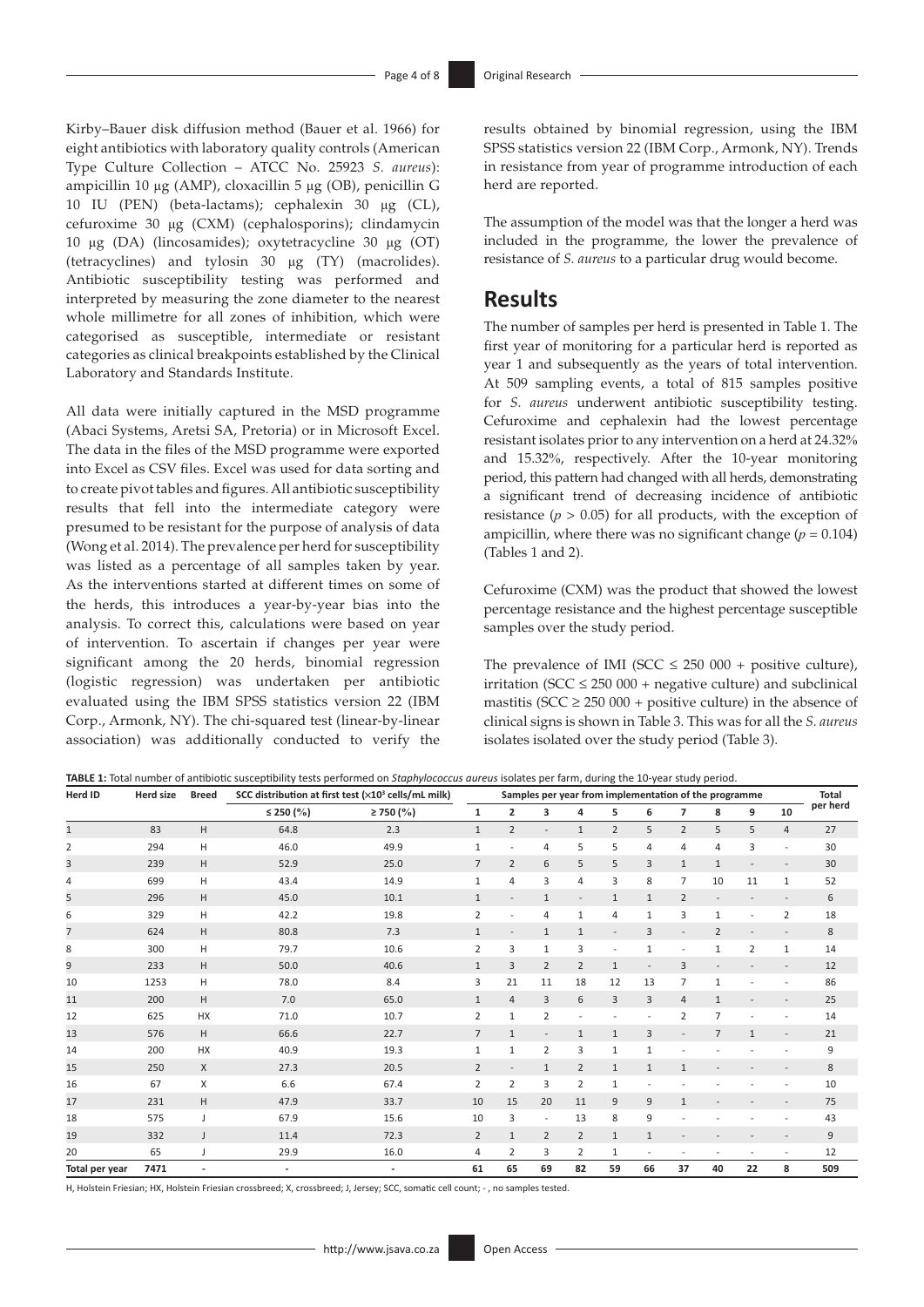**TABLE 2:** Data of combined resistance (%) of the *Staphylococcus aureus* isolates with 5 or more years of sampling pooled for an indication of on-farm resistance out of the total of herds sampled.

| Year           | <b>AMP</b>    |                  | <b>CL</b>     |                  | <b>CXM</b> |                  | DA            |                  | OB            |                  | OT            |                  | P     |                  | <b>TY</b>     |                  |
|----------------|---------------|------------------|---------------|------------------|------------|------------------|---------------|------------------|---------------|------------------|---------------|------------------|-------|------------------|---------------|------------------|
|                | $\frac{0}{0}$ | $\boldsymbol{n}$ | $\frac{0}{0}$ | $\boldsymbol{n}$ | $\%$       | $\boldsymbol{n}$ | $\frac{0}{0}$ | $\boldsymbol{n}$ | $\frac{0}{0}$ | $\boldsymbol{n}$ | $\frac{0}{0}$ | $\boldsymbol{n}$ | $\%$  | $\boldsymbol{n}$ | $\frac{0}{0}$ | $\boldsymbol{n}$ |
| $\mathbf{1}$   | 50.49         | 52/103           | 24.32         | 9/37             | 15.32      | 17/111           | 53.57         | 60/112           | 42.99         | 46/107           | 38.39         | 43/112           | 64.71 | 44/68            | 78.38         | 58/74            |
| $\overline{2}$ | 57.01         | 61/107           | 40.63         | 39/96            | 25.00      | 28/112           | 56.52         | 52/92            | 46.74         | 43/92            | 48.65         | 54/111           | 63.16 | 24/38            | 79.59         | 39/49            |
| 3              | 60.18         | 68/113           | 36.11         | 26/72            | 13.33      | 20/150           | 59.73         | 89/149           | 42.18         | 62/147           | 33.56         | 50/149           | 60.58 | 63/104           | 71.70         | 38/53            |
| 4              | 54.25         | 83/153           | 18.00         | 9/50             | 17.98      | 32/178           | 44.83         | 78/174           | 34.10         | 59/173           | 39.43         | 69/175           | 54.88 | 90/164           | 74.24         | 98/132           |
| 5              | 56.38         | 53/94            | 19.61         | 10/51            | 14.89      | 14/94            | 46.91         | 38/81            | 24.18         | 22/91            | 22.34         | 21/94            | 59.57 | 56/94            | 71.67         | 43/60            |
| 6              | 55.84         | 43/77            | 23.94         | 17/71            | 6.58       | 5/76             | 41.67         | 30/72            | 24.32         | 18/74            | 24.24         | 16/66            | 59.21 | 45/76            | 55.17         | 16/29            |
| $\overline{7}$ | 41.46         | 17/41            | 15.38         | 6/39             | 2.50       | 1/40             | 31.71         | 13/41            | 19.51         | 8/41             | 29.41         | 10/34            | 48.78 | 20/41            | 53.85         | 14/26            |
| 8              | 45.00         | 18/40            | 20.00         | 8/40             | 4.88       | 2/41             | 43.59         | 17/39            | 7.32          | 3/41             | 27.50         | 11/40            | 51.22 | 21/41            | 57.50         | 23/40            |
| 9              | 40.91         | 9/22             | 27.27         | 6/22             | 18.18      | 4/22             | 14.29         | 3/21             | 36.36         | 8/22             | 31.82         | 7/22             | 40.00 | 8/20             | 59.09         | 13/22            |
| 10             | 37.50         | 3/8              | 12.50         | 1/8              | 12.50      | 1/8              | 37.50         | 3/8              | 25.00         | 2/8              | 12.50         | 1/8              | 37.50 | 3/8              | 50.00         | 4/8              |
| $p^*$          | 0.104         |                  |               | 0.004            | 0.005      |                  |               | > 0.000          |               | > 0.000          |               | 0.001            |       | > 0.000          | > 0.000       |                  |
| $p^{**}$       | 0.104         |                  | 0.003         |                  | 0.004      |                  |               | > 0.000          |               | > 0.000          |               | 0.001            |       | 0.016            |               | > 0.000          |

*n*, sample numbers.

AMP, ampicillin; OB, cloxacillin; CL, cephalexin; DA, clindamycin; P, penicillin G; OT, oxytetracycline; TY, tylosin; CXM, cefuroxime.

\*, *p*-value binomial/logistic regression; \*\*, *p*-value chi-squared test (linear-by-linear association).

**TABLE 3:** Health status and intramammary infections of the 20 herds on which management practices were altered as determined and projected by the Milk Sample Diagnostic programme used in practice (for all *Staphylococcus aureus* isolates).

| Year |               | Healthy          |               | IMI              |               | <b>Irritation</b> | <b>Subclinical</b> | <b>Grand total</b> |          |
|------|---------------|------------------|---------------|------------------|---------------|-------------------|--------------------|--------------------|----------|
|      | $\frac{0}{0}$ | $\boldsymbol{n}$ | $\frac{0}{0}$ | $\boldsymbol{n}$ | $\frac{0}{0}$ | $\boldsymbol{n}$  | $\frac{0}{0}$      | $\boldsymbol{n}$   |          |
| 2001 | 41.33         | 768              | 26.96         | 501              | 13.19         | 245               | 18.51              | 344                | 1858     |
| 2002 | 55.05         | 5117             | 25.19         | 2341             | 7.57          | 704               | 12.19              | 1133               | 9295     |
| 2003 | 51.34         | 14768            | 20.91         | 6014             | 15.78         | 4538              | 11.97              | 3444               | 28 7 64  |
| 2004 | 46.09         | 13 3 3 9         | 27.35         | 7915             | 12.33         | 3570              | 14.23              | 4120               | 28 944   |
| 2005 | 37.20         | 18 500           | 29.18         | 14 508           | 13.62         | 6772              | 20.00              | 9945               | 49 7 25  |
| 2006 | 32.13         | 15 4 45          | 36.89         | 17734            | 10.71         | 5150              | 20.26              | 9741               | 48 070   |
| 2007 | 30.39         | 9410             | 38.83         | 12 0 22          | 9.60          | 2973              | 21.18              | 6559               | 30 964   |
| 2008 | 37.28         | 12 5 8 9         | 24.57         | 8299             | 11.10         | 3748              | 27.05              | 9136               | 33 7 7 2 |
| 2009 | 48.69         | 7844             | 13.13         | 2115             | 16.59         | 2673              | 21.59              | 3479               | 16 111   |
| 2010 | 46.86         | 14 104           | 20.12         | 6054             | 10.84         | 3263              | 22.18              | 6675               | 30 096   |

*n*, sample numbers.

IMI, intramammary infection: somatic cell counts (SCC) ≤ 250 000 + positive culture; Irritation, SCC ≤ 250 000 + negative culture; Subclinical, SCC ≥ 250 000 + positive culture in the absence of clinical signs.

**TABLE 4:** Monitoring udder health results (*Staphylococcus aureus*) on one of the 20 herds over time.

| Dates         | STA total $(n)$ | STA new $(n)$ | STA repeat $(n)$ | STA cured (n) |
|---------------|-----------------|---------------|------------------|---------------|
| May-05        | 30              | 29            | $\mathbf{1}$     | $\mathbf{1}$  |
| <b>Jun-05</b> | 39              | 33            | 6                | 21            |
| Jul-05        | 42              | 32            | 10               | 27            |
| Intervention  |                 |               |                  |               |
| Feb-06        | 4               | 4             | $\Omega$         | 3             |
| Mar-06        | 7               | 7             | $\Omega$         | 1             |
| Nov-08        | 3               | 3             | $\Omega$         | U             |
| Dec-08        | 9               | 7             | $\overline{2}$   | 3             |
| Jan-09        | 7               | 7             | $\Omega$         | 6             |
| Aug-10        | 8               | 8             | $\Omega$         | $\Omega$      |
| $Sep-10$      | 4               | 3             | 1                | 7             |
| $Oct-10$      | 2               | 2             | 0                | 3             |
| Nov-10        | 6               | 5             |                  | 0             |

Herd size *n* = 231.

STA, *Staphylococcus aureus*; STA total (*n*), total cases of STA isolated per examination; STA new, first time infections of STA isolated from a cow; STA repeat, STA isolated more than twice from the same cow (probable chronically infected cows); STA cured, animal positive for STA on the previous test and negative for two or more consecutive examinations (bacteriological cure); intervention, application of proactive udder health management programme

An example of how the proactive udder health management programme was implemented is presented in Table 4. For each defined monitoring period as shown in the table, the total cases of *S. aureus* were identified, together with firsttime infections, repeat infections and animals cured

(bacteriologically cured, which was defined as the absence of bacteria cultured for two consecutive examinations).

The overall prevalence of mastitis did not change significantly over this study period (Table 3), although a visual decrease (non-significant) in the incidence of *S. aureus* mastitis was shown in a few examples (Table 4).

### **Discussion**

The commercialisation of antibiotics in the 1940s has revolutionised medicine in many respects with many lives having been saved. However, the overuse of these once highly effective antibiotics has been accompanied by the rapid selection for resistant strains of bacteria (Davies & Davies 2010). A recent WHO health report has warned that resistance to antibiotics in general is a 'global' threat (World Health Organization 2014), and one that impacts both human health and the agricultural industry. The exposure of humans to antibiotic-resistant pathogens through agricultural products and contact with animals has increased from the beginning of the 21st century (Kluytmans 2010). This is noteworthy when compared to previous historic exposures that were limited to hospital nosocomial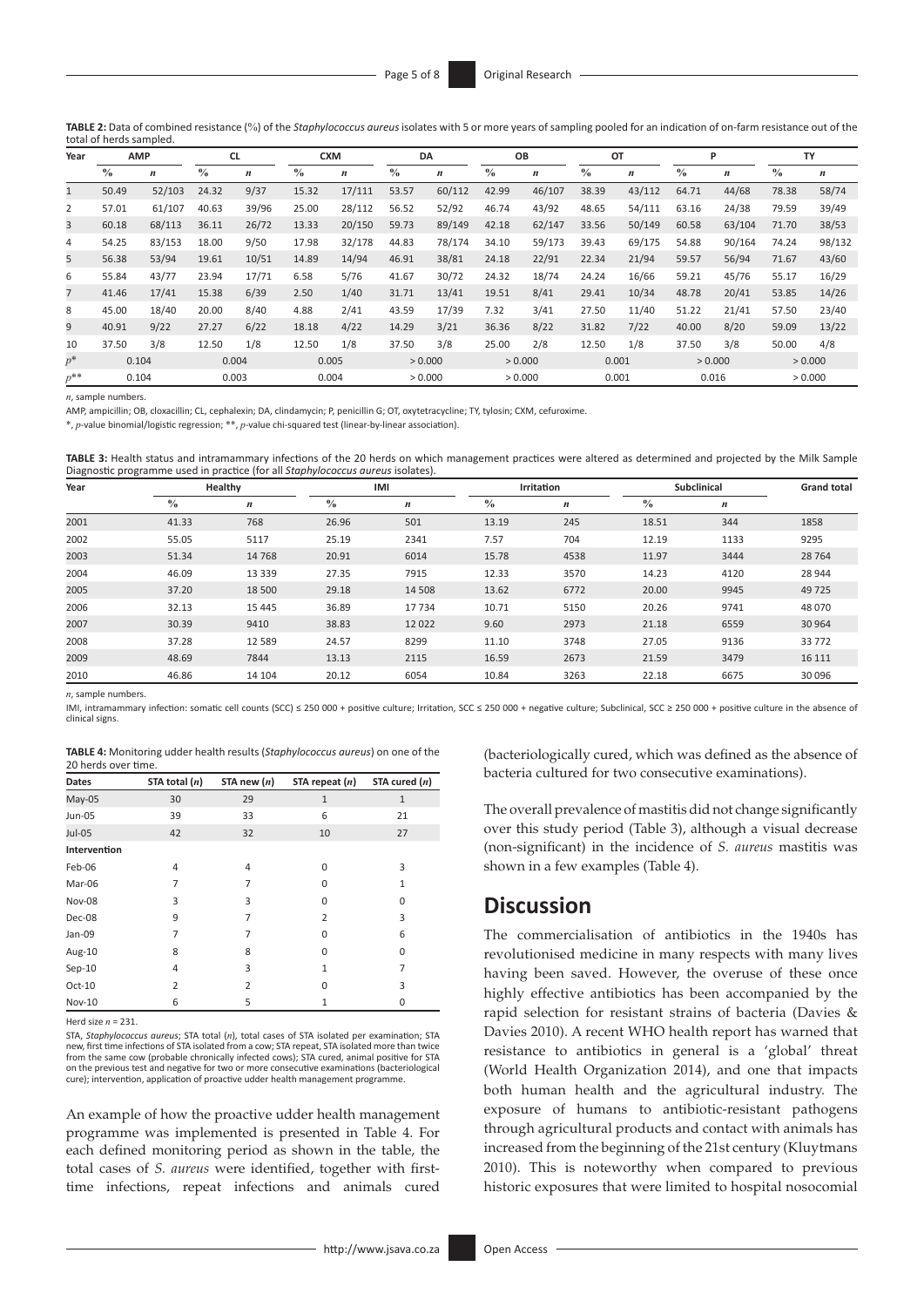infections (Witte 1998). Of the various veterinary uses of antibiotics, our concern has been the high levels of resistance seen in mastitis-causing organisms in South Africa. The resistance of *S. aureus* to beta-lactam antibiotics in a limited study carried out in the KwaZulu-Natal province has been found to be 48% during this same monitoring period (Schmidt 2011). However, this cannot be compared with our results because of the limited data upon which the KwaZulu-Natal study was based.

In the past, most selection of antibiotics for mastitis therapy was reactive, with the predominant practice being the management and treatment of only cows with clinical mastitis. The idea when initiating the proactive herd management programme was to promote a change in herd management through other control strategies, with the aim of decreasing the need for antibiotic treatment. The programme allowed for the early specific identification of *S. aureus* as the causative organism of mostly subclinical mastitis, through a combination of the monitoring of both SCCs and bacterial culture (Table 1). The reason for considering both criteria was based on previous findings from our laboratory that have shown that 15.4% of *S. aureus* IMI might be missed when using SCC alone (Petzer et al. 2016). In this system, animals with a positive diagnosis were subjected to specific management practices such as changes in the order of their milking to reduce transmission to healthy animals, and initiation of treatment based on antibiotic susceptibility testing, with chronic cases being culled as soon as possible, to rid the herd of resistant bacteria that pose a risk of new *S. aureus* IMI.

This programme focused on procedures that would assist in decreasing the spread of this organism between animals as well as between animals and people. The process involved a combination of integrated herd and parlour hygiene, milker and manager education (and re-training), milking machine monitoring, early responsible treatment as well as constant supervision (Barkema, Schukken & Zadoks 2006). The importance of education in the value chain cannot be overlooked, as shown by Dufour et al. (2012), who found that the dairy producers who believed that they were already doing enough about mastitis (i.e. those who were not open to new management strategies) had a higher chance of acquiring new *S. aureus* infections in their herds. What was also important in the use of antibiotics was to convey the message that antibiotic treatment is only one aid in the treatment and prevention of clinical mastitis at the herd level.

Unexpectedly, we did not find a significant decrease in the overall prevalence of mastitis (mostly subclinical) (Table 3). This was possibly because of the influence of the management programme in conjunction with the return of infections caused by non-resistant strains.

However, a numerical decrease (non-significant) in mastitis caused by *S. aureus* was shown in a few of the examples from these herds (Table 4). Another South African study showed the overall trend of mastitis increasing from 8.1% in 2002 to

15.4% in 2006 from all routine samples during that time period (Petzer et al. 2009). However, the 20 herds in this study, with continuous evaluation and correct application of this management programme in practice (at 1–4-month intervals) for the 10-year study period, showed an overall stable prevalence of mastitis (Table 3). Only a significant reduction in the prevalence of antibiotic resistance in *S. aureus*  was found (Table 2). This highlights the possibility of being able to farm successfully using less antibiotics for milk production. This management programme works well only when the information obtained is put into practice correctly. While the significant decrease in the resistance is an important finding (Table 2), it is not suggested that bacterial resistance can be reversed, but rather that the improved udder health management had naturally selected for less resistant/ pathogenic strains of *S. aureus*. Therefore, we believe that the *S. aureus* strains that were identified in milk samples from these herds were being effectively removed from the infectious cycle (Table 4). This was done by successful and early treatment of both subclinical and clinical IMI, inactivation of quarters or culling of cows. The risk of new infections by these bacteria was also limited by isolating infected cows, by milking them last and by improving milking hygiene. This was based on the epidemiology of *S. aureus* mastitis strains, which appear to come from both other cows and humans. The rationale for this was that the chronic *S. aureus*-infected animals were repeatedly infected animals that failed to respond to treatment, thus likely representing the reservoirs of resistant pathogens. It is also plausible that good hygiene limited the spread of *S. aureus* from the farm workers to the animals. In more than eight previous *S. aureus* outbreaks in the country, a link has been shown between bacteria isolated from throat swabs of dairy parlour staff and from cows' udders (Petzer et al. 2009).

The change in bacterial population resulting from good biosecurity measures is not an unknown phenomenon. The best examples come from intensive care units of hospitals that have implemented good hygiene practices (Sydnor & Perl 2011). In one medical study, a 9% year-on-year decrease in methicillin-resistant *S. aureus* (MRSA) cases was reported (Kallen et al. 2010). These medical studies have illustrated how the resistance profiles of bacteria can change under intensive care unit biosecurity programmes. As for the reason for the change in resistance (Table 2), this is most likely because of a replacement of the more resistant pathogens with environmental or 'wild type' strains of bacteria that are not yet antibiotic resistant. The term 'wild type' refers to the phenotype of the typical form of a species as it occurs in nature. Originally, the 'wild type' was conceptualised as a product of the standard 'normal' allele at a locus, in contrast to that produced by a non-standard, 'mutant' allele, typically without resistance (Merriam-Webster's Collegiate Dictionary 1999). The environmental pathogens are more genetically diverse and able to colonise environments in which the pathogenic organisms have been removed. While we have not yet characterised the change in phenotype of the organisms over time, the resistance profiles found after the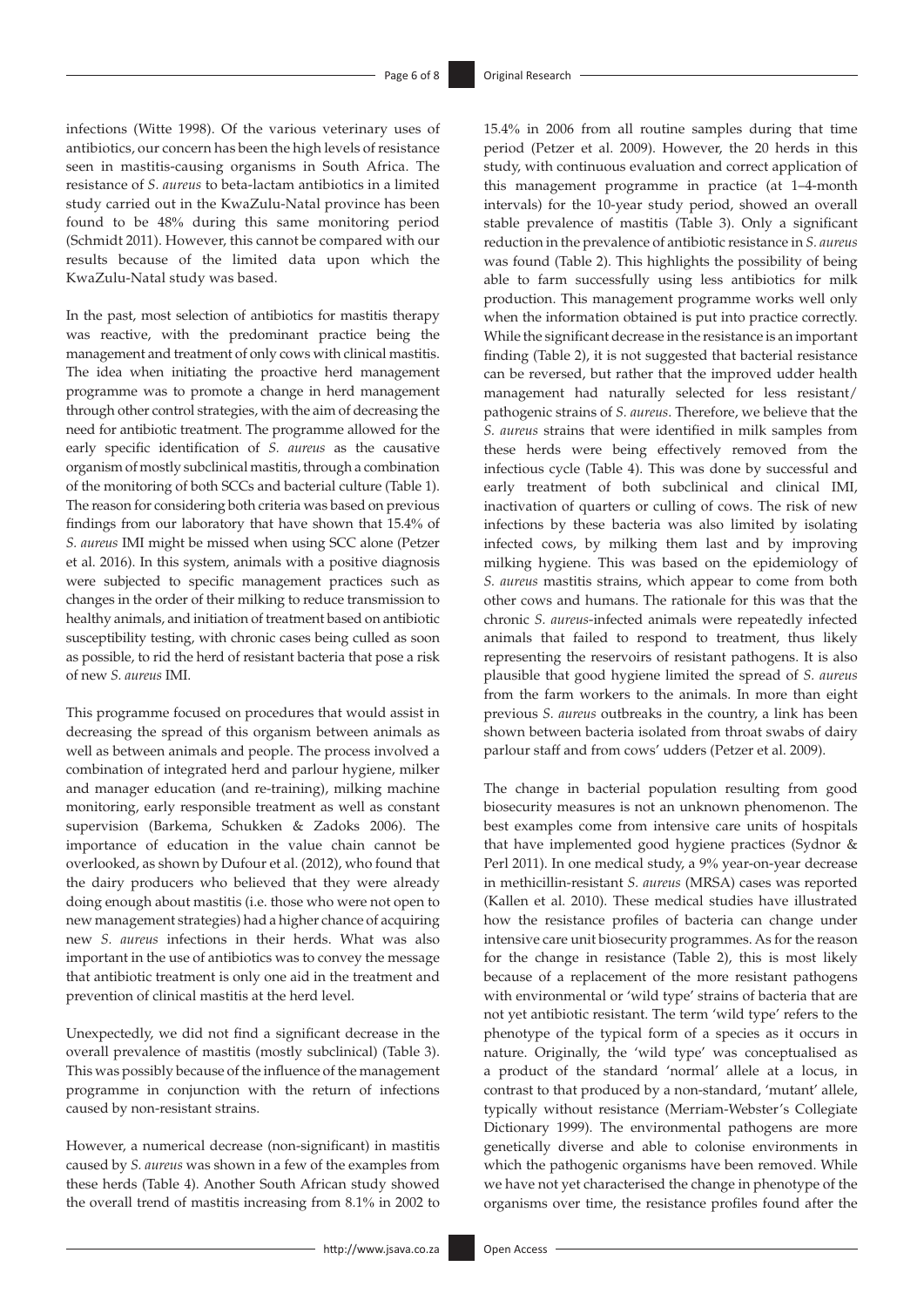10-year period were very similar to the results of the South African National Veterinary Surveillance and Monitoring Programme for Resistance to Antimicrobial Drugs (SANVAD) report (Van Vuuren, Picard & Greyling 2007), which indicated surprisingly low resistance of *S. aureus* among South African dairy cows to the classes of antibiotic tested. In the SANVAD results, the greatest antibiotic resistance was recorded for gentamicin, ampicillin and enrofloxacin. In spite of this fact, 12.4% of isolates were multi-resistant, with most of them being resistant to ampicillin (Crestani et al. 2016; Van Vuuren et al. 2007). Ampicillin was the only product used in this study which did not show a significant decrease in antibiotic resistance over the study period  $(p = 0.104)$  (Table 2).

Despite the introduction of management practices, the overall prevalence of mastitis was not significantly reduced (Table 3). Mastitis is a complex disease involving interaction between the stress experienced by the cow, the level of milk production, parity, immune competence, udder conformation and parlour management (milking machine factors and parlour hygiene). This suggests that merely controlling the external variables such as the milking machine pressure and general hygiene is not in itself sufficient to reduce the overall prevalence of mastitis significantly, although mastitis caused by *S. aureus* decreased numerically (non-significant) during the study period (Table 4) (Petzer et al. 2009). While techniques of good hygiene and management have been used for the control of mastitis in dairy herds for many years (Neave et al. 1969), this has now also been shown to have an impact on antibiotic resistance, through prudent treatment selection criteria and protocols based on susceptibility testing, which can assist dairy producers to manage effectively and eliminate *S. aureus* udder infections. These aspects should be integrated with management techniques such as general farm hygiene, milker education and supervision, routine assessment of all cows using both microbiology and cytology and strict culling programmes (Petzer et al*.* 2016). Attention should also be given to cow factors, and selecting for those factors that are likely predictors of resistance against mastitis. This would require that the management system should include the collection of more information related to these predictors in the management programmes. Such predictors should be determined in future studies where other associated factors in mastitis such as volume of milk produced, udder confirmation and general health could be considered.

## **Conclusion**

The findings of this study indicate that proactive dairy herd management for mastitis control can have a major beneficial influence on the population of bacteria. This type of information will assist in the development of government and industry policy on access and use of antibiotics and inform users on some general aspects and trends of effective antibiotics. Through this proactive udder health management practice, the results show that currently used antibiotics can still be effective. The attitudes of producers and their staff also play an important role. While it is believed that these results indicate that change in management practices is a valuable tool, these types of interventions are only of value if all role players are properly integrated into the process.

### **Acknowledgements**

The authors thank the producers for allowing them to use data obtained on their farms, and the staff of the Milk Laboratory, Department of Production Animal Studies, Faculty of Veterinary Science, Onderstepoort, for the laboratory analysis, J.C. Watermeyer and R. Badenhorst.

#### **Competing interests**

The authors declare that they have no financial or personal relationships that may have inappropriately influenced them in writing this article.

#### **Authors' contributions**

J.K. was the project leader, wrote the article and assisted with data capture, data analysis and concept of the article. I-M.P. assisted with the concept and writing of the article and data analysis, and supervised the technical work. V.N. assisted with data analysis and the concept of the article. E.F.D. performed an extensive language and technical edit and assisted in conceptualising the article.

### **References**

- Awale, M.M., Dudhatra, G.B., Avinash, K., Chauhan, B.N., Kamani, D.R., Modi, C.M. et al*.*, 2012, 'Bovine mastitis: A threat to economy', *Scientific Reports* 1, 295.
- Barkema, H.W., Schukken, Y.H. & Zadoks, R.N., 2006, 'The role of cow, pathogen, and treatment regimen in the therapeutic success of bovine *S. aureus* mastitis', *Journal of Dairy Science* 89, 1877–1895. [https://doi.org/10.3168/jds.S0022-0302\(06\)72256-1](https://doi.org/10.3168/jds.S0022-0302(06)72256-1)
- Bauer, A.W., Kirby, W.M., Sherris, J.C. & Turck, M., 1966, 'Kirby Bauer method<br>antimicrobial susceptibility testing by a standardized single disk method',<br>American Journal of Clinical Pathology 45(4), 493–496. https://doi. [ajcp/45.4\\_ts.493](https://doi.org/10.1093/ajcp/45.4_ts.493)
- Burgos, J.M., Ellington, B.A. & Varela, M.F., 2005, 'Presence of multidrug resistant enteric bacteria in dairy farm topsoil', *Journal of Dairy Science* 88(4), 1391–1398. [https://doi.org/10.3168/jds.S0022-0302\(05\)72806-X](https://doi.org/10.3168/jds.S0022-0302(05)72806-X)
- Carrington, C., Du Plessis, A. & Naidoo, V. (eds.), 2016, *Index of Veterinary Specialities (IVS), October-December 2016*, MIMS, Saxonwold.
- Crestani, C., Mancini, M., Bonamico, S., Segalin, C., Busa, A., Rosa, G. et al*.*, 2016, 'Sensibilità in vitro nei confronti dei principali antibiotici da parte degli agenti di mastite isolati nel Triveneto negli anni 2010-2014', *Large Animal Review* 22, 99–106.
- Davies, J. & Davies, D., 2010, 'Origins and evolution of antibiotic resistance', *Microbiology and Molecular Biology Reviews* 74(3), 417–433. [https://doi.](https://doi.org/10.1128/MMBR.00016-10) [org/10.1128/MMBR.00016-10](https://doi.org/10.1128/MMBR.00016-10)
- DeLaval, Milk [production.com:](production.com) Teat Club International, viewed 13 July 2017, from <http://www.milkproduction.com/Library/Authors/Teat-Club-International/>
- Dufour, S., Dohoo, I.R., Barkema, H.W., Descoteaux, L., Devries, T.J., Reyher, K.K. et al*.*, 'Manageable risk factors associated with the lactational incidence, elimination, and prevalence of *S. aureus* intramammary infections in dairy cows', *Journal of Dairy Science* 95(3), 1283–1300. doi: 10.3168/jds.2011-4711. [https://](https://doi.org/10.3168/jds.2011-4711) [doi.org/10.3168/jds.2011-4711](https://doi.org/10.3168/jds.2011-4711)
- Giesecke, W.H., Du Preez, J.H. & Petzer, I.M., 1994, *Practical mastitis control in dairy herds*, Butterworths, Durban.
- Henton, M.M., Eager, H.A., Swan, G.E. & Van Vuuren, M., 2011, 'Antibiotic management and resistance in livestock production', *South African Medical Journal* 101(8), 583–586.
- International Dairy Federation, 1985, *Laboratory methods for use in mastitis work*, IDF Document 132, International Dairy Federation Press, Brussels.
- Kallen, A.J., Mu, Y., Bulens, S., Reingold, A., Petit, S., Gershman, K. et al*.*, 2010, 'Health care-associated invasive MRSA infections, 2005-2008', *Journal of the American Medical Association* 304, 641–648.<https://doi.org/10.1001/jama.2010.1115>
- Kluytmans, J.A., 2010, 'Methicillin-resistant *S. aureus* in food products: Cause for concern or case for competency?', *Clinical Microbiology and Infectious Diseases* 16(1), 11–15.